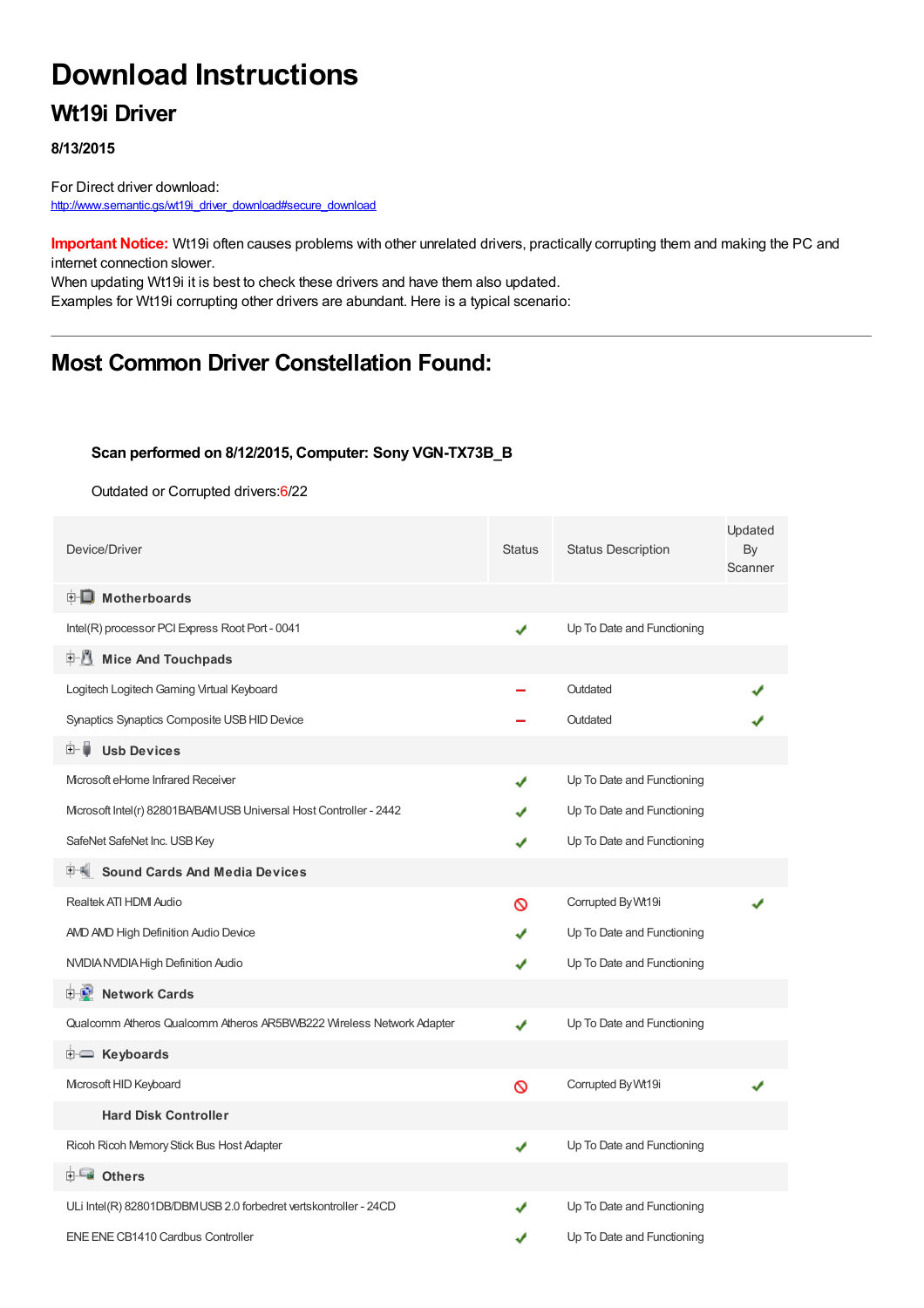| Intel Intel(r) AIM External Flat Panel Driver 3   | J            | Up To Date and Functioning |  |
|---------------------------------------------------|--------------|----------------------------|--|
| Texas Instruments Dispositivo compatible con HID  |              | Up To Date and Functioning |  |
| <b>D</b> Cameras, Webcams And Scanners            |              |                            |  |
| Philips Philips SPC1030NC Webcam                  | ∾            | Corrupted By Wt19i         |  |
| i Video Cards                                     |              |                            |  |
| ATI ATI Technologies, Inc. 3D RAGE PRO AGP 2X     | ✔            | Up To Date and Functioning |  |
| <b>E</b> Input Devices                            |              |                            |  |
| Microsoft USB Human Interface Device              | ✔            | Up To Date and Functioning |  |
| <b>E-TP</b> Port Devices                          |              |                            |  |
| Huawei HUAWEI Mobile Connect - USB Device (COM32) | $\checkmark$ | Up To Date and Functioning |  |
| <b>E</b> Monitors                                 |              |                            |  |
| Sony Digital Flat Panel (1024x768)                | ✔            | Up To Date and Functioning |  |
| <b>E-</b> Mobile Phones And Portable Devices      |              |                            |  |
| <b>Acer NOKIA</b>                                 | ര            | Corrupted By Wt19i         |  |

# **Wt19i Driver Models:**

| <b>Driver Model</b>           | <b>Original Upload</b><br>Date | Last<br><b>Modification</b> | <b>Driver File</b>        | <b>File</b><br><b>Size</b> | <b>Most Compatible Computer Model</b>                 | <b>Availabilty To</b><br>Scanner |
|-------------------------------|--------------------------------|-----------------------------|---------------------------|----------------------------|-------------------------------------------------------|----------------------------------|
| <b>Wt19i D43866</b> 12/6/2014 |                                | 8/2/2015                    | wt19i-d43866.exe          | 215kb                      | Samsung<br>RV420/RV520/RV720/E3530/S3530/E3420/E3520, | ✔                                |
| Wt19i 2262                    | 1/14/2015                      | 8/3/2015                    | ppge-2262.exe             | 185kb                      | HPFL308AA-ABDIQ512de,                                 | ✔                                |
| Wt19i 2.12946 1/30/2015       |                                | 8/8/2015                    | wt19i-2.12946.exe         | 59kb                       | Packard Bell IMEDIA 2450,                             | J                                |
| Wt19i J72342                  | 1/13/2015                      | 8/4/2015                    | wt19i-j72342.exe          | 211kb                      | HPDT280A-ABUt480.uk,                                  | ✔                                |
| <b>Wt19i</b><br>201.12.14     | 10/14/2014                     | 8/5/2015                    | wt19i-201.12.14.exe 217kb |                            | HPHP Pavilion dv9700,                                 |                                  |
| <b>Wt19i</b><br>2.11.1247     | 12/11/2014                     | 8/8/2015                    | wt19i-2.11.1247.exe 160kb |                            | Panasonic CF-19FJGAXNE                                | ✔                                |
| <b>Wt19i</b><br>31.171.10     | 10/22/2014                     | 8/6/2015                    | mmt-31.171.10.exe         | 112kb                      | <b>IBM ThinkPad R32,</b>                              | ✔                                |
| Wt19i 341.1                   | 11/24/2014                     | 8/9/2015                    | wt19i-341.1.exe           | <b>150kb</b>               | Medion MS-7667,                                       |                                  |
| Wt19i 63280                   | 10/30/2014                     | 8/10/2015                   | wt19i-63280.exe           | 93kb                       | Sony VGN-NS31ST S,                                    | J                                |
| Wt19i 62269                   | 1/13/2015                      | 8/6/2015                    | wt19i-62269.exe           | 78kb                       | Gateway 7310MC,                                       | ✔                                |
| Wt19i 631.163 1/26/2015       |                                | 8/7/2015                    | wt19i-631.163.exe         | 86kb                       | <b>HP P6646at,</b>                                    | J                                |
| <b>Wt19i</b><br>1.11.161.1    | 10/19/2014                     | 8/6/2015                    | iywj-1.11.161.1.exe       | 213kb                      | Toshiba SATELLITE C855-1ME,                           | ✔                                |
| Wt19i X40249                  | 12/13/2014                     | 8/3/2015                    | wt19i-x40249.exe          | 193kb                      | ASUS 1008HA,                                          | J                                |
| <b>Wt19i</b><br>61.1742.1     | 7/22/2014                      | 8/3/2015                    | wt19i-61.1742.1.exe 141kb |                            | HP Compag CQ62,                                       | ✔                                |
| <b>Wt19i</b><br>T1.10920      | 12/7/2014                      | 8/6/2015                    | wt19i-t1.10920.exe        | 203kb                      | AT TRILINE PROFI 180,                                 |                                  |
| Wt19i 2.12430 12/6/2014       |                                | 8/1/2015                    | wt19i-2.12430.exe         | 30kb                       | Sony VGN-AW37GY Q                                     | ✔                                |
| <b>Wt19i</b><br>W7001.13      | 7/26/2014                      | 8/2/2015                    | wt19i-w7001.13.exe        | 167kb                      | Sony VGN-FE570G,                                      | ✔                                |
| Wt19i 1.10767 10/31/2014      |                                | 8/7/2015                    | wt19i-1.10767.exe         | 94kb                       | Compaq EG735AA-ABH SR1560NL NL530,                    | ✔                                |
| Wt19i 321.160 9/9/2014        |                                | 8/3/2015                    | wt19i-321.160.exe         | 20kb                       | <b>IBM818361U,</b>                                    | J                                |
| <b>Wt19i</b><br>1.101.11.10   | 10/8/2014                      | 8/6/2015                    | cq-1.101.11.10.exe        | 87kb                       | Lenovo Y310,                                          | ✔                                |
| Wt19i 80996                   | 1/16/2015                      | 8/3/2015                    | oyxcisaz-80996.exe        | 162kb                      | AT ALZA GAMEBOX,                                      | J                                |
| <b>Wt19i</b><br>822.12.17     | 7/29/2014                      | 8/6/2015                    | wt19i-822.12.17.exe 49kb  |                            | HPHPD290 MT,                                          | ✔                                |
| Wt19i 30398                   | 8/17/2014                      | 8/8/2015                    | wt19i-30398.exe           | 110kb                      | <b>HPHPPAVILION DV6000,</b>                           | J                                |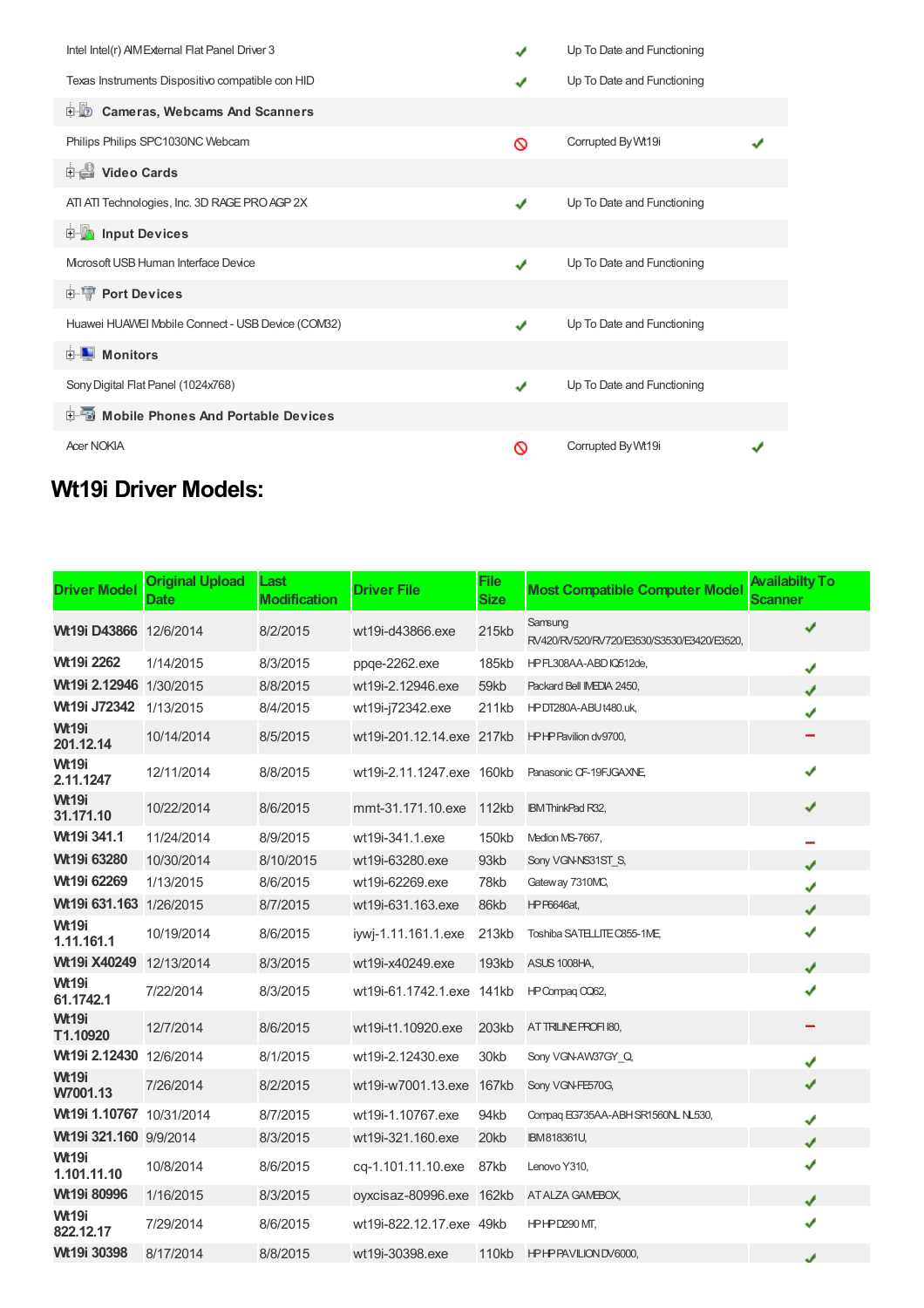| Wt19i 80349                | 9/4/2014   | 8/5/2015 | eiwdr-80349.exe             | 52kb         | Sony VPCEB3S1E                | ✔ |
|----------------------------|------------|----------|-----------------------------|--------------|-------------------------------|---|
| Wt19i 42722.1 8/7/2014     |            | 8/7/2015 | wt19i-42722.1.exe           | 208kb        | <b>IBM ThinkCentre S50,</b>   | J |
| Wt19i 21.1688 9/1/2014     |            | 8/4/2015 | wt19i-21.1688.exe           | <b>116kb</b> | Acer Veriton M-480G,          |   |
| Wt19i 1.11.173 10/2/2014   |            | 8/7/2015 | wt19i-1.11.173.exe          | 211kb        | HP Pavilion ze5700,           |   |
| <b>Wt19i</b><br>T2.131.109 | 11/18/2014 | 8/6/2015 | wt19i-t2.131.109.exe 79kb   |              | Samsung N130,                 | ✔ |
| <b>Wt19i</b><br>Y61.1873   | 12/11/2014 | 8/2/2015 | wt19i-y61.1873.exe          | 43kb         | HPDW167A-ABF a425.f,          | ✔ |
| <b>Wt19i</b><br>V731.122.1 | 11/24/2014 | 8/7/2015 | wt19i-<br>v731.122.1.exe    | 107kb        | Lenovo ThinkPad T430s,        | ✔ |
| Wt19i 822.104 8/24/2014    |            | 8/3/2015 | wt19i-822.104.exe           | 81kb         | Fujitsu FMVTE50X              | J |
| <b>Wt19i</b><br>61.1231.1  | 8/14/2014  | 8/7/2015 | wt19i-61.1231.1.exe 204kb   |              | ASUS R051PX,                  | ✔ |
| Wt19i 32948                | 10/4/2014  | 8/7/2015 | wt19i-32948.exe             | 213kb        | <b>HPPS512AA-ABA a815,</b>    | J |
| <b>Wt19i</b><br>C1.13766   | 1/14/2015  | 8/5/2015 | wt19i-c1.13766.exe          | 30kb         | Gateway 6840,                 | ✔ |
| Wt19i 1.12834 7/27/2014    |            | 8/4/2015 | wt19i-1.12834.exe           | 21kb         | Lenovo ThinkPad X121e,        | ✔ |
| Wt19i 1.11.170 12/23/2014  |            | 8/9/2015 | wt19i-1.11.170.exe          | 155kb        | IBM8187RGH                    | J |
| Wt19i 82247                | 10/6/2014  | 8/5/2015 | wt19i-82247.exe             | <b>123kb</b> | Compag DD377A-ABX 6680 F1110, | J |
| Wt19i 70367                | 11/2/2014  | 8/3/2015 | wt19i-70367.exe             | 52kb         | Sweetwater Sound CS400.       | ✔ |
| Wt19i 62026                | 11/26/2014 | 8/2/2015 | wt19i-62026.exe             | 192kb        | ASUS 1001PX,                  | J |
| <b>Wt19i</b><br>701.122.1  | 8/10/2014  | 8/7/2015 | dqcbgjuak-<br>701.122.1.exe | 98kb         | LG R470-KAR40KN               | ✔ |
| Wt19i 32406                | 10/16/2014 | 8/2/2015 | wt19i-32406.exe             | 64kb         | Panasonic CF-SX2KEMDP,        | ✔ |
|                            |            |          |                             |              |                               |   |

## **Typical Driver constellation for scanned computers:**

#### **Data derived from 807 scans made on these 500 computers from 10/1/2014 to 7/31/2015:**

IBMIBMSystem x3400 M2 Server -[7837AC1,HPPavilion ZV6100, VIA2021, IBM62237BU, MSI MSINotebook EX630, Packard Bell EasyNote\_F0946-U-020, Sony VPCF235FA, Lenovo 3000 N100 Notebook,Compaq PW505AA-ABASR1410NXNA520,HPDF179A-ABZa130,NECRND41042195,Dell Precision T7610, SonyVGN-FW550F, Packard Bell IXtreme X9702,NECVERSAL2200 RND61058988, Packard Bell IMEDIAF5750, Lenovo 10245BG, Medion P861X,HPHPCompaq nc4010, Samsung R470/R420, Sony VGN-NS328J, HP Hp compag nx9500, WIPRO WSG48355W7-0023, Seneca PRO167353, IBM26478RG, Compag Presario 734RSH US 470038-608,HP23-f390,HPD7223D-ABAA530E, IBMIBMSystem x3500 M4 Server -[7383AC1, Lenovo 3000 J200p Desktop, Lenovo ThinkCentre M57, Toshiba Dynabook EX/56LWH, HP GQ538AA-ABD a6214.de, WIPROWIV37455-0252, HP HP Compaq 6515b, PDS Vector CQ, Lenovo ThinkPad X220, HP KZ758AA-ABU m9361.uk-a, LGR580-L.B241P1, Toshiba Dynabook REGZAPC D712/T3FM, HP AV890AV-ABJ e9280ip, Fujitsu PRIMERGYRX300 S8, HP Pavilion ze4500, NEC PC-VG32SVZGH, Toshiba Dynabook BX/31L2, Fujitsu FMVCEG45N7, IBM8190LGJ,NECPC-BL350DW6B, EMachines EL1352,ODMV10IL, SonyVGN-SZ390P, Toshiba Satellite C850-B124, VIAVT8367-8233/5, Sony VGN-NS31S\_S, HP M7640n-ABAm7640, M&AE10IS, Sony VGNFW590FPB, Samsung P580, IBM2374F14, Toshiba SATELLITEC875-15F,HPFQ553AA-ABAa6608f,GatewaySX2360, SonyVPCL21M9E, IBM2669WCC, SonyVGN-NS225J,CompaqGM442AA-ABASR5125CL,HPHPE-420f, Packard Bell IMEDIA2450, IBM682532U,HPEC577AA-B1Ud4180.se, IBMThinkCentre A51, Samsung 200B4Z/S01TH,HPPresario V4000, SonyVPCEB4E9R, Acer MX4SG-4DL, Toshiba Dynabook TX/77MMHYD, WIPRO WIV52K55-0051, Sony VGN-SZ79MN\_C, Medion S2211, HP S5770uk-m, Compaq P8657C-ABA8000Z NA510, ASUSB400AV,HPHPEliteBook 8560p, Acer Aspire M5800,HPG5115ch-m, Acer ASPIRE1420P\_MSFT, SonyVGN-TZ37TN\_B, SonyVGN-NS255D, Lenovo 20AMS05C00, Toshiba Dynabook AX/3527CMSB, NEC PC-VY16AEDAMFL2, WIPRO WNBOBM4901-0022, HP Pav dv6521 mariner, Lenovo 7484W76, Sony VGN-TZ240N, Lenovo 20B70034SG, HP P6714it-m, Sony VPCW210ALI, Fujitsu FM/NFB70RG, Akerstroms Tx700, NEC PC-VG32VVZMM, HP AU917AA-ABL e9270f, Fujitsu FMMS8YE, HP HP Compaq 6715b, EMachines EL1331-05, HP D1290se-ABS PS353AA, Toshiba Dynabook CX45H, LG S550-GE6AK, Sony VPCCW15FG, HP 700-014eg, IBMIBMSystem X3100 M4 -[2582K1G, Lenovo ThinkPad Edge E430, IBMThinkPad T42, Fujitsu CLW8GAG1D, SonyVGN-SZ79MN\_C,NECPC-MY18AESETM81, KONTRON 886LCD-M/Flex, LGLS50-AC6U1, Gateway P-7803h, HP VG123AA-ABF p6127f, Fujitsu D2812-A1, Sony PCG-Z1M, HP D7218S-ABA 554Y, ASUS RS162-E4/RX4, HP EC658AA-ABH W5170.NL, IBMSystem x3200 M3 -[732754M, WINCOR NIXDORF EPC A4, HP PS227AA-ABE t880.es, Gateway T-1629, Compaq PX631AA ABU SR1440UK GB520, IBM 26478PU, Toshiba SATELLITE U50-A LG LE50-5B142T, Packard Bell IXtreme X9702, RMPlc RMECOQUIET 630A, Intel Test Product, NEC DT000024, LGE500-S.AP28P, Lenovo 23061G2, MCJ W820Di1,HP1618, IBMIBMSystem X3100 M4 -[2582K1G,Dell BlackfordESB2, Acer P4LJ0, SonyVGN-UX91S, ODMV10IL, HP PS227AA-ABE t880.es, Sony PCG-GRZ615M, NEC PC-LL550HG1F, ASUS Z84J, HP HP ProBook 4520s, Toshiba Qosmio F50, IBM80847CG, Intel Intel GBM VIDE, HILL COLLIN VIDE COOLS, CO., I. S. C. C. C. C., NEC. C. DESCOMPUter H81H3-D, Sony PCG-GR5F\_BP, Buympc DES0024C USCG ClientPro 375 G, HP HPCompaq 6710b, Fujitsu FMVNF50WWJ, IBMThinkPad R51, ASUS1008HA, PanasonicCF-30CASAXBM, SonyVGN-AW41XH\_Q, Toshiba Satellite C850-B124, Panasonic CF-W4GW9AXP, Lenovo ThinkPad W530, NEC PC-MY24RAZ75, Compaq Presario 6266EA, ASUS P5K-VM/S, Toshiba Satellite C850-B820, Panasonic CF-N10EYADR,HPProLiantDL360G3,NECPC-GV267VZDL, Lenovo 3000 N100 Notebook, Packard Bell ISTART8401, Fujitsu FMVXDBJH2Z, Packard Bell PACKARD BELL IMAXX7300 SP, Packard Bell IMEDIAX5609 BE, SAMSUN SX20S, Sony VPCCW1MFX, HPGJ474AA-ABAs3100, CDMK9A2VM-FDR01, IBM ThinkPad A30, Lenovo ThinkCentre A55,HP27-1015ef, SonyVPCZ11A7R, Seneca Pro318568, Fujitsu ESPRIMOE7935, IBM8172QGW, ByteSpeed BYTESPED, Packard Bell IMEDIAJ9004, HPFJ377AA-ABFa6538.f, IBM2374F14, LGR380-A.APC4BA3, Acer TravelMate 8331,Compaq DA309A-B14 6540. BE910,Gigabyte B85N-WIFI,NECPC-MY25XRGJTCBE,HPAW012AAR-ABAp6280t, PanasonicCF-18KDHNBVA, PanasonicCF-S9KYFFDR, PanasonicCF-19TH187QW,Omni OTC-H3222D00, Sony VPCEB3S1E, Lenovo 7360W78, Dell Latitude 13, Sony VGN-NS31MT\_S, Compaq DA234A-ABA6400nxNA910, Zoostorm 7876-0310B, MSICX61 0NC/CX61 0ND/CX61 0NF/CX61 0NE,HPP6-2463eo,Compaq RZ569AA-ABZSR5039IT,Dell Studio 1557,HPG6-1250se, PanasonicCF-SX1WEVHR, IBM2662MQG,HPPavilion dv9500 PC Notebook, IBM622142A, LanixLANIXTITAN 3050 VER3, Sony VGN-SZ76GN\_B, Fujitsu FMMB18C, Sony VGN-NW250D, Lenovo A619137, HP EG211AA-ABG m7288a, HPP7-1106,DIXONSXPPhilips Freevents,HPSG3-335FR-m,Dell PowerEdge R905,Compaq Presario 7110US470016-083, PanasonicCF-72TCJWZPM, Fujitsu PRIMERGYTX150 S7, Fujitsu FMVTE90YD, IBM2373NG8, PanasonicCF-19FDGCFWG,HPHPCompaq Presario CQ61, FICVA250U, MSI MSINotebook EX630, Fujitsu FMVNB18C, SonyVPCCA2Z0E,HPFL436AA-ABFa6631af, PanasonicCF-S9JYKADP, PanasonicCF-53AAC01FE, Lenovo ThinkPad X60s, IBM2656D7G,HPCompaq Presario Notebook PC, HP 168B, Packard Bell IPower X9110, IBM6204EBC, Anhoch Goliath XD630, Compaq FK583AA-A2L SR5633WM, IBM8183Y59, Lenovo ThinkPad SL500c, HP NM798AA-UUZIQ532ch, Sony VGN-FS115ZR, Sony SVE1113M1RW, Packard Bell IMEDIAF5750, Sony VGN-FW5ZRF\_H, Panasonic CF-19TH1H1QW, LGP1-P7200M, IBM2388DXU,HPHPPavilion zd8000,HPKP332AA-UUWa6441.sc, SonyVPCEL13FX,HPG5350nl, Fujitsu FMVXNN481Z,HPHPEnvy 13 Notebook PC, HP 23-b030ef, HP EP187AA-UUZt3319.ch, Fujitsu LIFEBOOK E8310, HP P6732de, NEC PC-LL560MG6BL, I.C.S Olivetti MK510, Compaq P8657C-ABA8000ZNA510, SonySVE14115FBB, LGFE-225JE1, SonyVPCEL15EN, HPPS294AA-ABZt840.it, PCSMARTPTI1010, Nvidia MCP7A-ION, Compaq DA234A-ABA 6400nxNA910, SonyVGN-FE21B, IBM2668WGY, Lenovo 20B6CTO1WW, Mitsubishi AL12FBHEZ42W, Toshiba Dynabook Satellite AW2, SonyVGN-SR190P,NEC VERSAL2101 RND51047895, AdventDT1404, IBM817231G,HPPavilionG60-418CA,HPHPEliteBook 8540w, BYONCHAMELEON, PanasonicCF-S10DVCDP,HP GX609AAR-ABAm9160f, LGE500-S.AP22R1, LGP1-P7200M, PanasonicCF-52PFNBVQP, Lenovo ThinkPad Edge E430, MSIU4-7302, Zoostorm 7010-0064E, Sony VGC-JS52JB\_S, IBM81838HJ, Intel Test Product, IBMThinkPad T43p,HPP1089A-ABU7965, MAXDATAMP2820 01, IBM8305S8U, Lenovo 6069W1R, LGS535-PE5WK, Lenovo 8933W91, HP EG211AA-ABG m7288a, HP PX581AA-ABE w5030.es, HP HP d230 MT, Packard Bell EasyNote TM01, Dell Vostro 3555, NEC PC-VY16AEDERFW1, Panasonic CF-51PFDDEBM, IBM2672EU1, HP PS351AA-B1U d1260.se, LG R580-U.ARC3BT, Sony VGN-P35GK R, Acer Aspire 5950G, Medion P8613, HP NC684AAR-